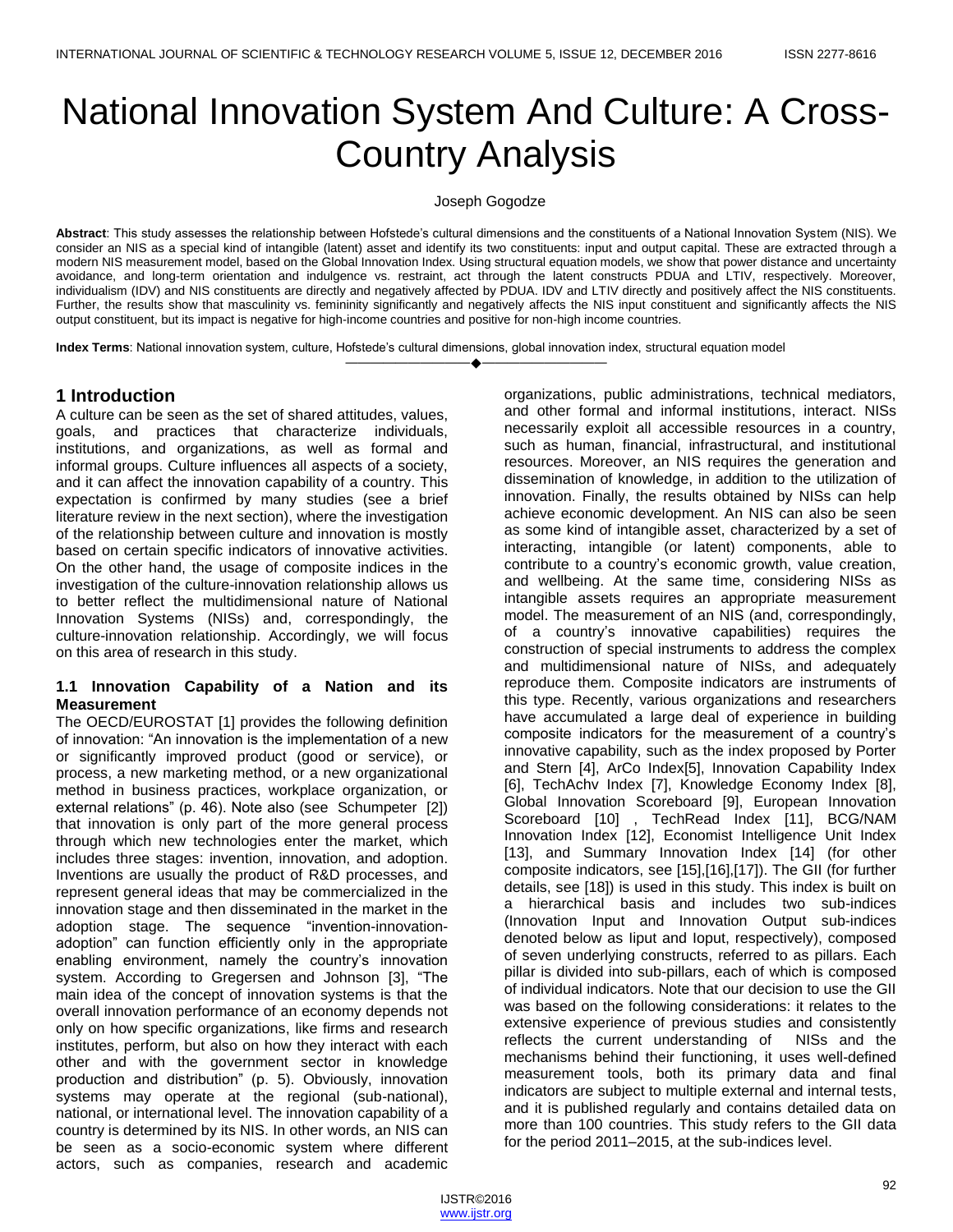#### **1.2 Hofstede's Cultural Dimensions**

Several frameworks have been used to describe a national culture in different types of socio-economic research (e.g.,[19],[20],[21],[22]). In particular, Hofstede's theory of culture and the corresponding indicators [19], despite some criticism (e.g., [23], [24], [25]), have been widely used as proxies of national culture characteristics in the cultureinnovation interaction context (see references in the next section). In this study, we refer to Hofstede's theory, as it has successfully passed the test of time, has been widely used in the culture-innovation investigation, and comes with an easily available dataset. According to Hofstede [19], culture is "the collective programming of the mind that distinguishes the members of one group or category of people from another" (p. 9), which operates through a "system of societal norms consisting of the value systems (or mental software) shared by major groups in the population‖ (p. 11). Further, Hofstede (see [19], [26]) classified countries along the following cultural dimensions/factors/indices: power distance (PDI), uncertainty avoidance (UAI), individualism vs. collectivism (IDV), masculinity vs. femininity (MAS), long-term orientation (LTO), and indulgence vs. restraint (IVR).

#### **1.3 Culture-Innovation Relationship**

There seem to be several possible ways for culture to have an impact on innovation. In particular, the PDI dimension may affect innovation through organizational hierarchy, centralized power, formal rules, and resistance to change. The UAI dimension may affect innovation through the necessity of consensus and procedures, which are needed to avoid uncertainty, but inhibit innovation. The IDV dimension may affect innovative capabilities through the restriction of personal freedom and autonomy of decision making, while the MAS dimension may affect innovation capabilities through the constraints on job structuring as well as the acceptance of conflict and competition. Further, the LTO dimension may affect innovation potential through the expectations of future rewards because innovation often breaks traditions, while the IVR dimension may affect innovation capabilities because innovation can change the key human desires related to life enjoyment. Prior publications showed that culture is an important determinant of various aspects of innovation. In particular, Kedia, Keller, and Julian [27] found that a low PDI is a good predictor of productivity in R&D units. Moreover, Shane [28],[29] found that societies with a low PDI are more innovative, as a low PDI is positively related to higher innovative capacities, while Mumford and Licuanan [30] showed that employees have more innovative attitudes in a social environment with a low PDI. Efrat [31] showed that PDI has a negative impact on innovation investment, while investment in innovation is positively correlated with innovation outputs. In addition, Kedia, Keller, and Julian [27] found that UAI is not a strong predictor of productivity in R&D units, and Shane [29] found that a weak UAI is positively related to higher innovative capacities. Van Evergingen and Waarts [32] showed that cultures with a strong UAI are more resistant to innovation, while Efrat [31] found that UAI has a negative impact on innovation outputs, and that UAI alone has a negative influence on all aspects of innovation output, but a positive impact when combined with either IDV or MAS. Further, Shane [29] found that a

high IDV is positively related to a higher innovative capacity, while Morris, Davis, and Allen [33] found that excessive individualism or collectivism might inhibit entrepreneurship and innovation. Nakata and Sivakumar [34] noted that individualism facilitates innovation initiation and collectivism supports innovation implementation, and Efrat [31] showed the existence of an impact of IDV and MAS on innovation outputs. Kedia, Keller, and Julian [27] found that a high MAS is a good predictor of productivity in R&D units, while Shane [29] found that a low MAS has no explanatory power for innovation. Unlike the PDI, IDV, UAI, and MAS dimensions, Hofstede's "new" dimensions, LTO and IVR, have not been fully investigated yet in the context of their relation with innovation activities. To the best of our knowledge, only Nakata and Sivakumar [34] have addressed the links between LTO and innovation, and argued that this dimension is important in a new product development process. On the other hand, to our knowledge, no publication has yet considered the relationship between the IVR dimension and innovation. Recently, the literature has shown a tendency to use a variety of innovative indices in the investigation of cultureinnovation interactions (see [35] , [36] ,[37] , [38], [39]). The approach associated with the use of innovation indices seems very effective, as it allows us to fully embrace the multidimensional nature of NISs. Further, the investigation of the culture-innovation relationship, with regard to various theories of culture, seems very relevant too. In this study, we use the GII and Hofstede's cultural dimensions to investigate such a relationship.

## **1.4 Theoretical Assumptions and Aims of Study**

The abovementioned considerations allow us to offer the following definition. An NIS is an intangible (latent) asset (capital) of a country and represents the resources and/or values of its actors, and the current and potential sources for future economic growth, value creation, and wellbeing of a country. Based on the measurement method used for the GII, in this study, we also argue that all NISs present two constituent components (their names are rather conventional, they are chosen to indicate the corresponding GII constructs, and they correspond to two sub-indices of the GII): NIS income capital (INC) and NIS output capital (OUC). These constituent components should also be considered two different types of intangible assets. We propose to understand them as hidden values of the corresponding NIS's actors, and the current and potential sources for a country's future development. INC and OUC (indirectly) are measured by the corresponding GII constructs, Iiput and Ioput, respectively. In particular, INC is linked with some characteristics of NISs such as political and regulatory environment, education, R&D, and innovation linkages. On the other hand, OUC is linked with characteristics like knowledge creation and diffusion, and creative goods and services. This study is also based on a set of assumptions regarding Hofstede's cultural dimensions. We argue that the pairs of Hofstede's dimensions PDI/UAI and LTO/IVR are determined (or are represented) by two latent independent essences/constructs, PDUA and LTIV, respectively. Moreover, we assume that Hofstede's MAS dimension is independent, but that the IDV dimension is directly affected by the PDUA construct (which can be seen as a restrictor or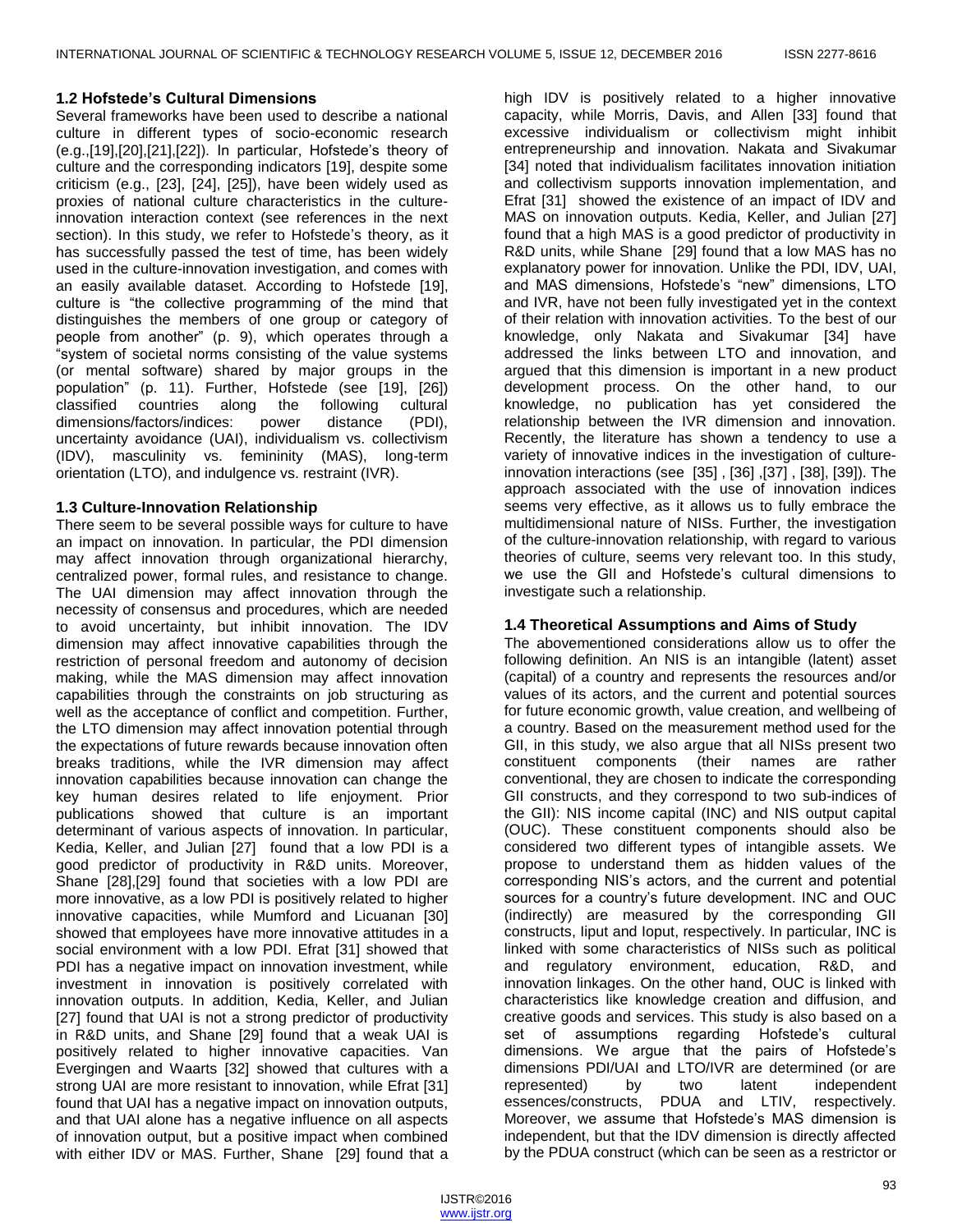limiter of individualism). We neither provide a theory regarding PDUA and LTIV, nor call them by special names, as it seems premature at this stage. Note only that the PDUA construct may be conveniently understood as an element reflecting the attitude toward "taking responsibility," and the LTIV construct as an element reflecting the attitude toward relations of the type "today egg-tomorrow chicken." Further, the abovementioned assumptions regarding Hofstede's cultural dimensions are based on a preliminary data analysis. It can be noted that the pairs PDI/UAI and LTO/IVR are the one-dimensional blocks of the indicators (in the sense of the principal component analysis), and that IDV is noticeably correlated with the PDI/UAI dimensions. Based on the above considerations, this study develops and explores a conceptual framework for the relationship between Hofstede's cultural dimensions and an NIS's components, as presented in Annex Fig. 1. In particular, each arrow in Annex Fig. 1 represents a research hypothesis that will be tested in this study.

# **2 Methods**

## **2.1 Data**

The GII (see [18] ) is built on a hierarchical basis and includes two sub-indices: Innovation Input (Iiput), which is the composite of five input indices (pillars), and Innovation Output (Ioput), which is the composite of two output indices. Each pillar is divided into sub-pillars, each of which is built using a number of relevant individual indicators. In this study, we refer to the values of the GII pillars for the period 2011–2015 (GII sample, henceforth). The GII is the simple average of its Input and Output sub-indices. Moreover, subindices are the simple average of their underlying pillar scores. Each pillar score is calculated as the weighted average of its sub-pillar scores, and each sub-pillar score is calculated as the weighted average of its individual indicators. Individual indicators<sup>1</sup> are obtained from various sources and scaled to be comparable across countries through a division by the relevant scaling factor. Individual indicators are also normalized to the [0, 100] range, with higher scores representing better outcomes. Such normalization was obtained through the min-max method. Each year, the most recent value is used for each individual indicator. Details about individual indicators' composition, data sources, processing techniques, and country selection methods can be obtained in [18]. The dataset of Hofstede's cultural dimensions is obtained from [40], where all details of the data collection and processing methods are also explained. In this study, we refer to a dataset of Hofstede's cultural dimensions that score into the [0, 100] range, and include the PDI, IND, MAS, and UAI scores for 69 countries, LTO scores for 63 countries, and IVR scores for 62 countries. Matching the set of countries in the GII sample with all available scores of Hofstede's cultural dimensions, we end up with a sample of 60 countries for 2011, and 61 countries for the period 2012–2015 (CGII sample, henceforth). We also use the World Bank classification of countries by income group, as it is presented in the abovementioned GII publications. The distribution of countries by income groups in the CGII sample is presented in Annex Table 1. Based on the World Bank classification, we use the following classification: "High income" countries (also classified as High income

countries by the World Bank) and "non-High income" countries (including Low income, Lower Middle income, and Upper Middle income countries). In addition, sub-samples of the CGII sample belonging to High income and non-High income countries are named H-sample and nH-sample, respectively.

## **2.2 Analytical Procedures**

We used the structural equation model (SEM) analysis to assess the direct and indirect relationships among the components of an NIS. The main purpose of the SEM is to simultaneously explain the pattern of a series of interrelated dependence relationships among a set of latent (or unobserved) variables, measured using manifest (or observed) variables. Therefore, the SEM involves two stages of modeling: first, describing and testing the measurement model and, second, describing and analyzing the structural model. There are two different techniques to perform SEM analyses, known as variance- and covariance-based SEM. In this study, a variance-based partial least squares (PLS) method was used to evaluate the proposed theoretical model because it has the capacity to deal with complex models with a high number of variables and relationships, allows for working with small sample sizes, makes less strict assumptions about the variable distributions, and is primarily intended for the causal-predictive analysis of models without any existing strong theory (e.g. [41] ,[42],[43]). The SmartPLS software, [44], was used in this study to perform the SEM analysis. To assess the significance of different statistical characteristics, a bootstrap analysis was performed in the SmartPLS framework, and was based on no less than 5,000 sampling generations, to obtain the final statistical estimations. To investigate the homogeneity of the various groups of data, the SmartPLS procedure for multi-group analyses was used. To estimate the minimum sample size, the software G\*Power 3.1.9,[45], was used in this study.<sup>2</sup> Our estimates show that the minimum sample size to evaluate the model presented in Annex Figure 1 is 92. In this study, we also use the threshold values (or rules of thumb) for both Pearson's coefficient,  $R^2$ , and Cohen's indicator,  $\hat{r}$ , usually employed in standard practice<sup>3</sup> (see e.g. [46]).

## **3 Results**

As previously mentioned, Annex Table 1 shows the descriptive statistics and correlations for the complete sample, as well as for the H and nH samples, for all variables introduced in this study. Thus, as expected, Annex Table 2 shows statistically significant differences in the characteristics of the H and nH samples. Thus, a separate consideration of the H and nH samples seems necessary, which we will address below. The results, relative to the standardized path coefficients (or β coefficients) and outer weights estimation for the considered model, are reported in Annex Tables 3 and 4. In Annex Table 3, all path coefficients for the complete sample are statistically significant at the 5*%* level and have the expected sign. On the other hand, for the H sample, the phases IDV→INC, LTIV→OUC, MAS→INC, and PDUA→OUC show no statistically significant effect, while all other phases have a statistically significant effect at the 1*%* level and show the expected sign. For the nH sample,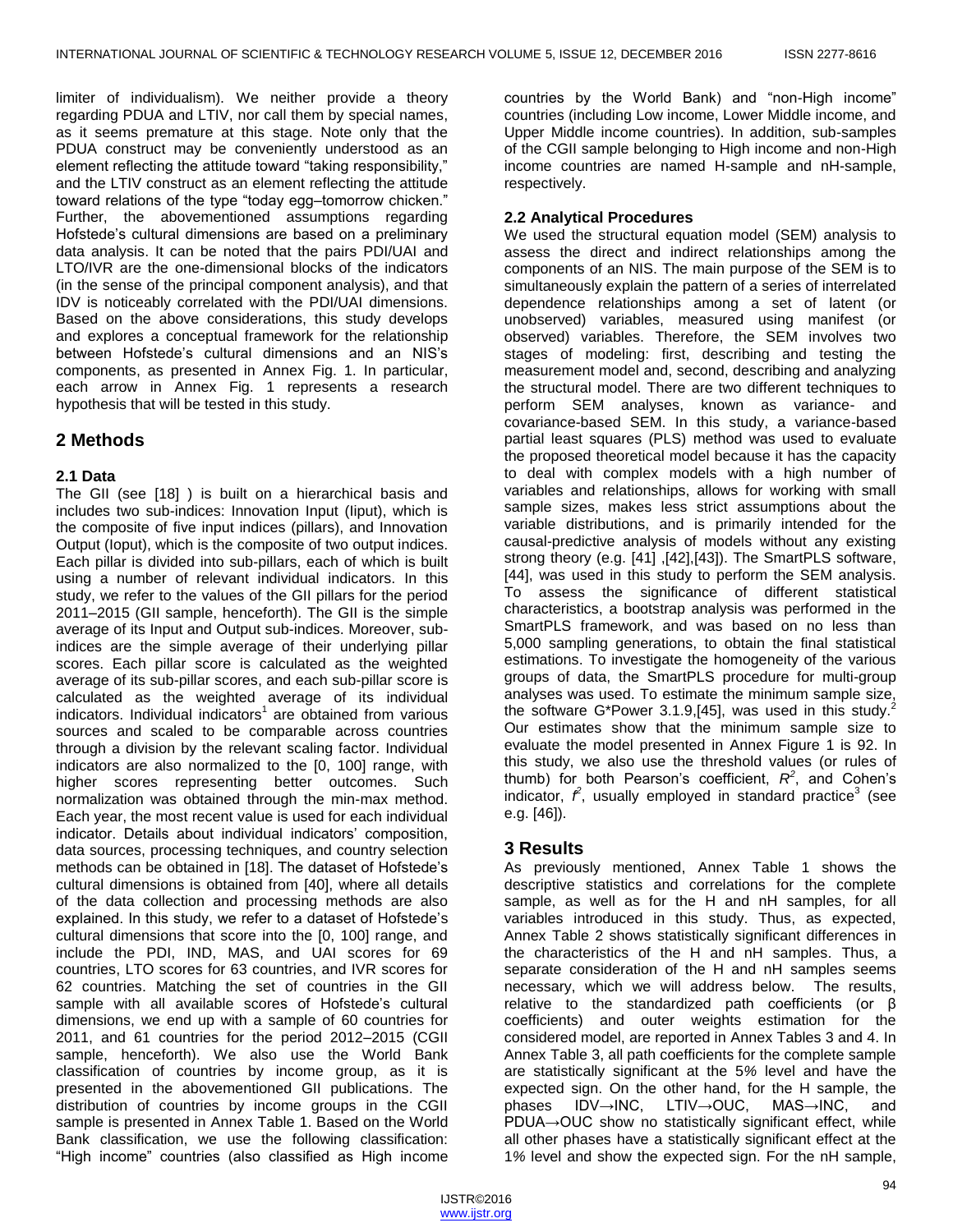the phases IDV→OUC, PDUA→INC, and PDUA→OUC show no significant effect, and all other phases have statistically significant effects at the 5*%* level. Note also that all phases, except MAS→OUC, have the expected sign for the nH sample. Annex Table 4 shows that only the outer weight UAI→PDUA for the nH sample has no statistically significant effect. The explained variance (or Pearson's coefficient,  $R^2$ ) for the dependent variables is a key indicator of the quality of a model. On the other hand, the effect size (or Cohen's indicator,  $\hat{f}$ ) assesses the magnitude/strength of the relationship between certain variables of interest, and shows how much an exogenous latent variable contributes to an endogenous variable's  $R^2$ ; therefore, it is also a key indicator of the quality of a model. The estimated values of  $R^2$  for the dependent variables and  $f$  for the phases used in the considered model are shown in Annex Table 5. For all endogenous variables, a large portion of the variance is explained  $(R^2 > 0.26)$  in the complete sample. Moreover, Annex Table 5 shows the following results for the complete sample: phases PDUA→OUC, MAS→INC, and MAS→OUC have a negligible (*f <sup>2</sup>< 0.02)* and statistically insignificant effect; phases IDV→OUC and PDUA→INC have a small effect  $(0.02 < \hat{f} < 0.15)$ ; phases LTIV→INC, LTIV→INC, and LTIV→OUC have a medium effect  $(0.15 < \hat{f} < 0.35)$ ; and phases INC→OUC and PDUA→IDV have a large effect  $(0.35 < f^2)$ . For details regarding the H and nH samples, see Annex Table 5. To further investigate the features of both High and non-High income countries, we carry out a comparison of the path coefficients for the H and nH samples (see Annex Table 6). The differences between the path coefficients for the H and nH samples are statistically significant at last at the 10*%* level for the following phases: MAS→INC, MAS→OUC, PDUA→INC, IDV→INC, IDV→OUC, and LTIV→OUC (i.e., for six of the 10 phases). Let us now consider the issue of homogeneity across time, a basic assumption of this study. To this end, we split the H and nH samples into smaller sub-samples, by year, and conduct the relevant comparisons for the phase coefficients in each sub-sample, and for the H and nH samples, respectively. The results show (see Annex Table 7) that only phase difference MAS→OUC (nH vs. nH-2015) is significant at the  $p < 0.1$  level. Hence, our assumption of homogeneity across time seems acceptable. The results of the statistical analysis allow us to conclude that the proposed model has a satisfactory quality and, in general, it relevantly displays the direction and magnitude of the interactions among the considered variables.

# **4 Discussion**

Our findings relate to two different dimensions. On the one hand, they are related to Hofstede's cultural dimensions and, on the other hand, they refer to interactions between these dimensions and the NIS's constituent components INC and OUC, which correspond to the input and output components of an NIS, respectively. As for the first dimension of our results, we show that the pairs of Hofstede's dimensions PDI/UAI and LTO/IVR are determined (or represented) by two latent independent constructs, PDUA and LTIV, respectively. We demonstrate that Hofstede's cultural dimension IDV is directly and negatively affected by PDUA and, therefore, PDUA can be seen as a restrictor/limiter of individualism. This finding is in

line with the results of Sun [39], where an indirect impact of PDI and UAI through IDV on the Porter-Stern innovation index,[4] , was demonstrated. Moreover, we find that the magnitude of the interaction between PDUA and IDV depends on the level of economic development. Further, the construct LTIV, as defined in this study, does not seem to have been considered in earlier literature. As for the second dimension of the results of this study, our findings generally confirm the results of previous investigation (e.g., [28],[29],,[31],[33],[34],[36],[39] ), and address the research subject in a new fashion. In particular, the results of our analysis indicate that Hofstede's dimension IDV is significantly and positively affected by both NIS input and output components (and, therefore, by the whole NIS). We show that the magnitude of the interactions between IDV and the NIS input and output components depends on the level of a country's economic development. In addition, our analysis shows that MAS significantly and negatively affects the NIS input component. On the other hand, it also significantly affects the NIS output component, but its impact is negative for High-income countries and positive for non-High income countries. Moreover, the results of our analysis indicate that Hofstede's dimensions PDI and UAI have a double impact on the NIS input and output components: through the latent construct PDUA and through the phase PDUA→IDV, where PDUA has a significant and negative impact on both considered NIS components. Note that the magnitude of PDUA's impact on an NIS depends on the level of economic development of a country. Further, our analysis indicates that LTO and IVR have no direct impact on the NIS input and output components, but that their impact goes through the construct LTIV. Note also that LTIV has a significant and positive impact on both considered NIS components, the magnitude of which depends on the level of economic development of a country. To summarize the considerations reported above and for a more detailed presentation of the results of this study, please refer to Annex Table 8, where the assessments of the total effects of the interactions among the variables are presented.

# **5 Conclusion**

This study proposes the consideration of an NIS as a special kind of intangible asset, and identifies its two key constituent components, which are extracted on the basis of a modern NIS measurement model, the GII, and have been conventionally named INC and OUC. Based on the empirical observation and applying the SEM techniques, this study establishes the existence of a causal relationship between the abovementioned NIS constituent components and Hofstede's cultural dimensions. An assessment of the magnitude of such interactions has also been provided. Of course, as with any study of socio-cultural phenomena, ours is not without limitations. Obviously, the main limitation is the small number of countries with available data. Moreover, studies based on other models of culture should be conducted. Nevertheless, the results of this study present additional sufficiently rigorous empirical evidence of the close relationship between culture and an NIS. In addition, the results of this study point toward future research providing a detailed analysis of the link between cultural characteristics and the constituent components of NISs, as well as a more detailed examination of the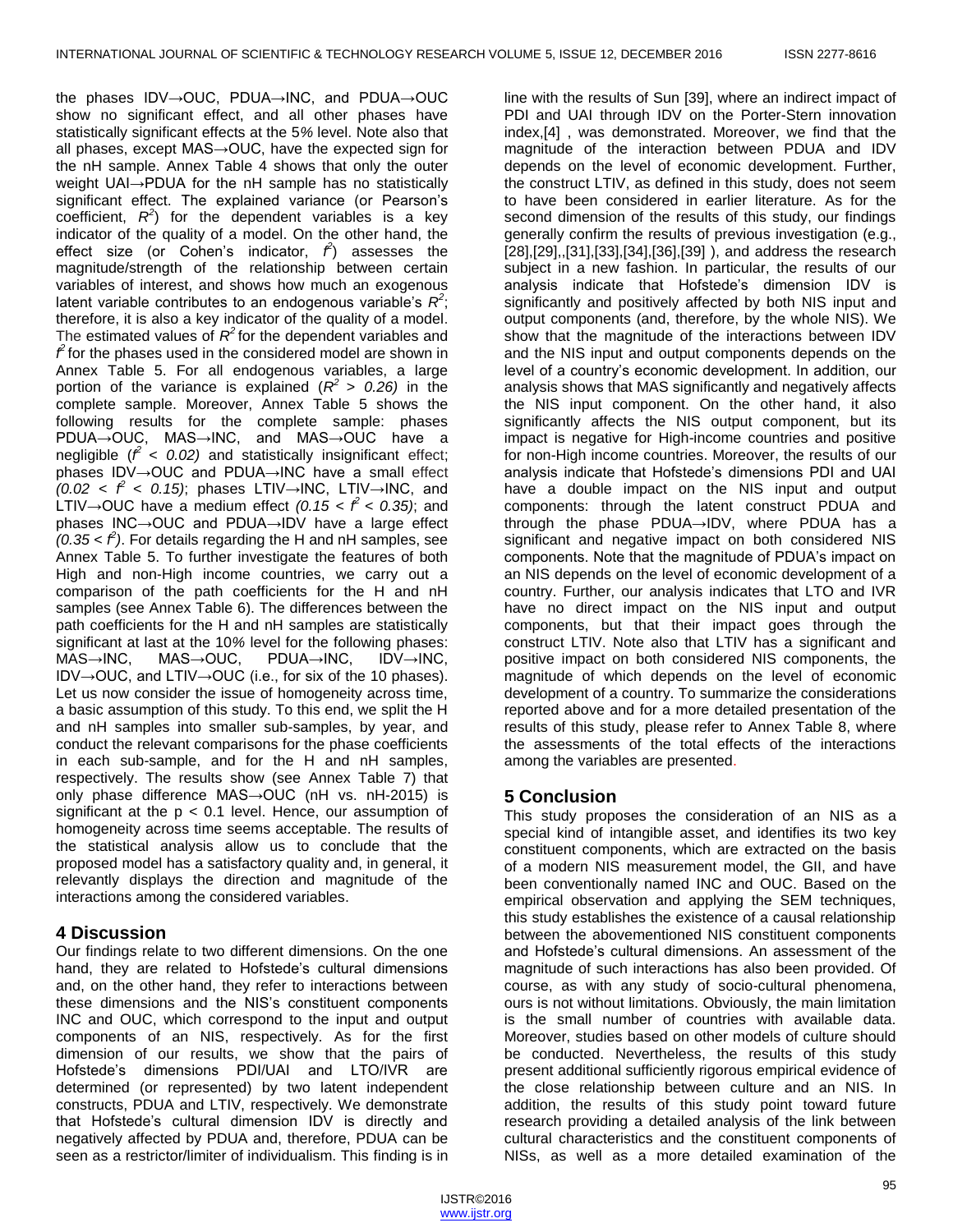dependence of such links on the different characteristics of economic development; these topics would be of great academic and practical relevance. More generally, the results of such studies, regarding the interaction between NISs and the culture may help develop new management capabilities of NISs, considering the cultural features of a country. We hope that the proposed model, as well as its parameter assessments, may enable researchers and practitioners to rank the relative importance of different actions to enhance the effectiveness of NISs.

#### **Footnotes**

- 1. Their number and composition change from year to year, and they add up to 79–84 in the period 2011– 2015.
- 2. We based our estimations on the following parameters: the test power  $p = 0.8$ , Cohen's indicator  $f^2 = 0.15$ , significance level α = 0.05, and maximum number of predictors  $N = 5$  (see Annex, Fig. 1).
- 3. *R <sup>2</sup>*< *0.02* (negligible), *0.02* < *R <sup>2</sup>*< *0.13* (weak), *0.13*  $26 \times R^2$  < 0.26 (medium), and  $R^2$  > 0.26 (large);  $\hat{f}$  < *0.02* (negligible), *0.02 < f<sup>2</sup>< 0.15* (small), *0.15 < f <sup>2</sup><*  0.35 (medium), and  $\hat{f} > 0.35$  (large).

#### **References**

- [1] OECD/EUROSTAT. (2005). The measurement of scientific and technological activities. Oslo manual (3rd ed.). Paris: OECD Publishing.
- [2] Schumpeter, J. A. (1942). Capitalism, socialism, and democracy. London: Allen & Unwin.
- [3] Gregersen, B., & Johnson, B. (1997). How do innovations affect economic growth? Some different approaches in economics. Report within the ISE Innovation Systems and European Integration. Aalborg, Denmark: Aalborg University, Department of Business Studies.
- [4] Porter, M. E., & Stern, S. (2001). Innovation: location matters. MIT Sloan Management Review, 42(4), 28–37.
- [5] Archibugi, D., & Coco, A. (2004). New indicator of technological capabilities for developed and developing countries (ArCo). World Development, 32(4), 629–654.
- [6] UNCTAD. (2005). World investment report. Transnational corporations and the internationalization of R&D. Geneva: UNCTAD Publishing.
- [7] UNIDO. (2005). Industrial development report. Capability building for catching-up. Historical, empirical and policy dimensions. Vienna: UNIDO Publishing.
- [8] Chen, D., & Dahlman, C. (2005). The Knowledge Economy, the KAM Methodology and World Bank Operations. World Bank Institute Working Paper No. 37256, World Bank, Washington DC.
- [9] European Commission. (2007). Global innovation scoreboard 2006. Brussels: Directorate-General for Enterprise and Industry.
- [10] European Commission. (2008). European innovation scoreboard 2007. Brussels: Directorate-General for Enterprise and Industry.
- [11] World Economic Forum (WEF). (2009). The global competitiveness report 2009–2010. Geneva: WEF.
- [12] Boston Consulting Group/National Association of Manufacturers. (2009). The innovation imperative in manufacturing: How the United States can restore its edge. Boston: BCG. Retrieved from: [http://www.bcg.com/documents/file15445.pdf.](http://www.bcg.com/documents/file15445.pdf)
- [13] Economist Intelligence Unit (EIU). (2009). A new ranking of the world's most innovative countries. An Economist Intelligence Unit report sponsored by Cisco. Retrieved from: [http://graphics.eiu.com/PDF/CiscoInnovation\\_Com](http://graphics.eiu.com/PDF/CiscoInnovation_Complete.pdf) [plete.pdf.](http://graphics.eiu.com/PDF/CiscoInnovation_Complete.pdf)
- [14] INNO Metrics. (2011). Innovation union scoreboard 2010. Maastricht: UNU-MERIT.
- [15] Archibugi, D., & Coco, A. (2005). Measuring technological capabilities at the country level: A survey and a menu for choice. Research Policy, 34(2), 175–194.
- [16] Archibugi, D., Denni, M., & Filippetti, A. (2009). The technological capabilities of nations: The state of the art of synthetic indicators. Technological Forecasting and Social Change, 76(7), 917–931.
- [17] Gogodze, J. (2013). The composite ECAICI: Positioning of Georgia's innovative capacities in the Europe-Central Asia region. International Journal of Scientific & Technology Research, 2(9), 110–119.
- [18] INSEAD. Global innovation index 2011; Global innovation index 2012;. Global innovation index 2013; Global innovation index 2014; Global innovation index 2015. Fontainebleau: INSEAD.
- [19] Hofstede, G. (2001). Culture's consequences: Comparing values, behaviors, institutions and organizations across nations (2nd ed.). Thousand Oaks, CA: SAGE Publications.
- [20] House, R. J. (2004). Culture, leadership, and organizations: The GLOBE study of 62 societies. Thousand Oaks, CA: SAGE publications.
- [21] Schwartz, S. H. (2006). A theory of cultural value orientations: Explication and applications. Comparative Sociology, 5(2–3), 137–182.
- [22] Trompenaars, F., & Hampden-Turner, C. (2012).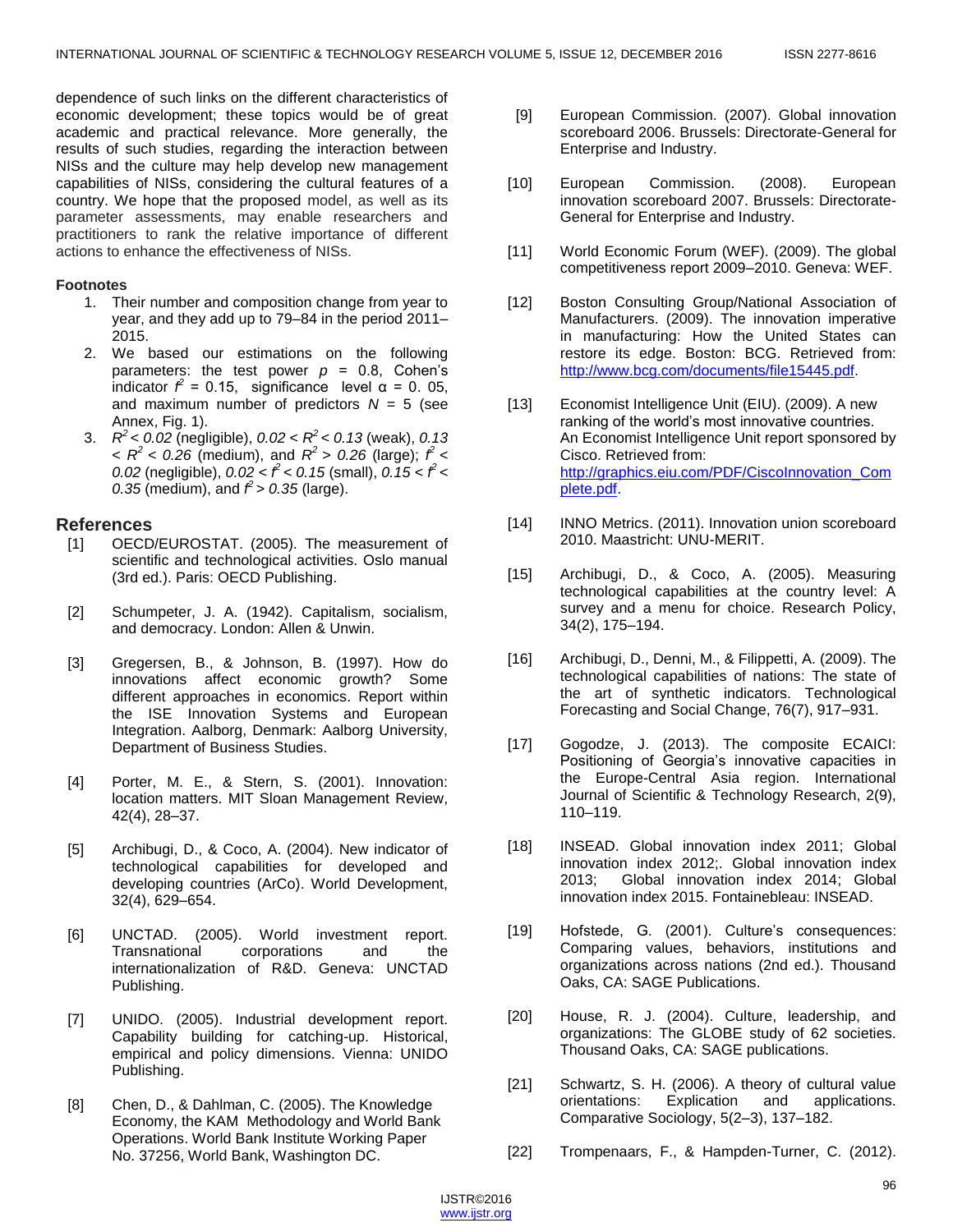Riding the waves of culture: Understanding cultural diversity in business (3<sup>rd</sup> ed.). Boston, MA: Nicholas Brealey Publishing.

- [23] Baskerville, R. F. (2003). Hofstede never studied culture. Accounting, Organizations and Society, 28(1), 1–14.
- [24] Dorfman, P. W., & Howell, J. P. (1988). Dimensions of national culture and effective leadership patterns: Hofstede revisited. Advances in International Comparative Management, 3, 127– 150.
- [25] Jones, M. (2007). Hofstede Culturally questionable? Paper presented at the Oxford Business & Economics Conference, Oxford, UK. Retrieved from: http://ro.uow.edu.au/cgi/viewcontent.cgi?article = [1389&context = commpapers.](http://ro.uow.edu.au/cgi/viewcontent.cgi?article=1389&context=commpapers)
- [26] Hofstede, G., Hofstede, G. J., & Minkov, M. (2010). Cultures and organizations: Software of the mind (3rd ed.). New York: McGraw-Hill.
- [27] Kedia, B. L., Keller, R. T., & Julian, S. T. (1992). Dimensions of national culture and the productivity of R&D units. Journal of High Technology Management, 3(1), 1–18.
- [28] Shane, S. (1992). Why do some societies invent more than others? Journal of Business Venturing, 7(1), 29–46.
- [29] Shane, S. (1993). Cultural influences on national rates of innovation. Journal of Business Venturing, 8(1), 59–73.
- [30] Mumford, M. D., & Licuanan, B. (2004). Leading for innovation: Conclusions, issues, and directions. Leadership Quarterly, 15(1), 163–171.
- [31] Efrat, K. (2014). The direct and indirect impact of culture on innovation. Technovation, 34(12), 12– 20.
- [32] Van Everdingen, Y. M., & Waarts, E. (2003). The effect of national culture on the adoption of innovations. Marketing Letters, 14(3), 217–232.
- [33] Morris, M. H., Davis, D. L., & Allen, J. W. (1994). Fostering corporate entrepreneurship: Crosscultural comparisons of the importance of individualism and collectivism. Journal of International Business Studies, 25(1), 65–89
- [34] Nakata, C., & Sivakumar, K. (1996). National culture and new product development: An integrative review. Journal of Marketing, 60(1), 61– 72.
- [35] Deckert, C., Scherer, A., & Guillén, V. I. N. (2015). Cultural impacts on national innovativeness,

Cologne Business School Working Paper 2015 No. 01. Retrieved from: [http://www.cbs.de/fileadmin/cbs/pdf/Forschung/CB](http://www.cbs.de/fileadmin/cbs/pdf/Forschung/CBS_Working_Paper_Series/WP_CultInno_08102015v02.pdf) [S\\_Working\\_Paper\\_Series/WP\\_CultInno\\_08102015](http://www.cbs.de/fileadmin/cbs/pdf/Forschung/CBS_Working_Paper_Series/WP_CultInno_08102015v02.pdf) [v02.pdf](http://www.cbs.de/fileadmin/cbs/pdf/Forschung/CBS_Working_Paper_Series/WP_CultInno_08102015v02.pdf)

- [36] Rinne, T., Steel, G. D., & Fairweather, J. (2012). Hofstede and Shane revisited the role of power distance and individualism in national-level innovation success. Cross-Cultural Research, 46(2), 91–108.
- [37] Rossberger, R., & Krause, D. (2012). National culture, heterogeneity and innovation: New insights into the relationship between the GLOBE dimensions and national level innovation. GSTF International Journal of Law and Social Sciences, 2(1), 84–89.
- [38] Strychalska-Rudzewicz, A. (2015). Cultural dimensions and innovation. Socio-Economic Problems and the State, 13(2), 59–67.
- [39] Sun, H. (2009). A meta-analysis on the influence of national culture on innovation capability. International Journal of Entrepreneurship and Innovation Management, 3/4(10), 353–360.
- [40] Hofstede, G. (2015). National cultural dimensions. Retrieved from: [www.geert-hofstede.com](http://www.geert-hofstede.com/)
- [41] Esposito Vinzi, V., Trinchera, L., & Amato, S. (2010). PLS path modeling: From foundations to recent developments and open issues for model assessment and improvement. In V. Esposito Vinzi, W.W. Chin, J. Henseler, & H. Wang (Eds.), Handbook of partial least squares: Concepts, methods and applications (pp. 47–82). Berlin, Germany: Springer Berlin Heidelberg.
- [42] Hwang, H., Malhotra, N. K., Kim, Y., Tomiuk, M. A., & Hong, S. (2010). A comparative study on parameter recovery of three approaches to structural equation modeling. Journal of Marketing Research, 47(4), 699–712.
- [43] Wong, K. K. (2010). Handling small survey sample size and skewed dataset with partial least square path modelling. Vue: The Magazine of the Marketing Research and Intelligence Association, 20–23.
- [44] Ringle, C. M., Wende, S., & Becker, J. M. (2015). SmartPLS 3. Boenningstedt: SmartPLS GmbH. Retrieved from: [www.smartpls.com.](http://www.smartpls.com/)
- [45] Faul, F., Erdfelder, E., Lang, A. G., & Buchner, A. (2007). G\*Power 3: A flexible statistical power analysis program for the social, behavioral,
- [46] Hair, J. F., Hult, T. M., Ringle, C. M., & Sarstedt, M. A. (2014). Primer on partial least squares structural equation modeling (PLS-SEM). Los Angeles, CA:

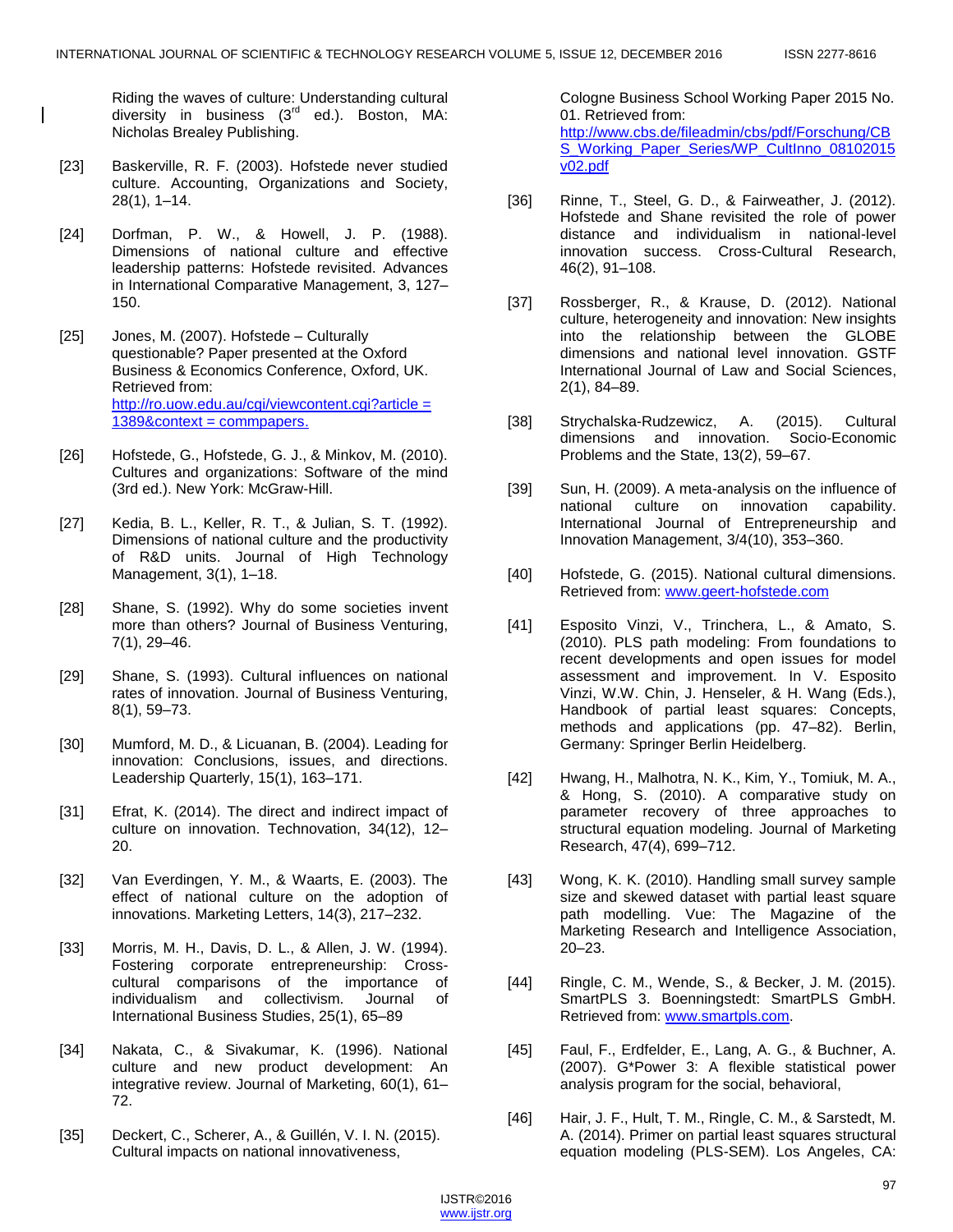#### SAGE publications.





*Fig. 1. Conceptual model of NIS input-output components and interaction with Hofstede's cultural dimensions Note: INC = Iiput and OUC = Ioput; for variable descriptions, see text.*

| Table 1              |  |
|----------------------|--|
| CGII Samples by Year |  |

| Year | Number of countries by income level | <b>Total</b> |    |  |    |
|------|-------------------------------------|--------------|----|--|----|
|      |                                     | UM           | ∟M |  |    |
| 2011 | 33                                  | 19           |    |  | 60 |
| 2012 | 34                                  | 19           |    |  | 61 |
| 2013 | 34                                  | 19           |    |  | 61 |
| 2014 | 38                                  | 15           |    |  | 61 |
| 2015 | 38                                  | 15           |    |  |    |

*Note: H = High income countries; UM = Upper Middle income countries; LM = Lower Middle income countries; L = Low income countries.*

*Table 2. Descriptive Statistics and Correlations*

| Variable                    | M     | <b>STDEV</b> | <b>STERR</b> | <b>Correlation Matrix</b> |                      |                       |             |            |            |             |            |
|-----------------------------|-------|--------------|--------------|---------------------------|----------------------|-----------------------|-------------|------------|------------|-------------|------------|
|                             |       |              |              | loput                     | liput                | <b>PDI</b>            | <b>IDV</b>  | <b>MAS</b> | <b>UAI</b> | <b>LTO</b>  | <b>IVR</b> |
| Complete sample $(N = 304)$ |       |              |              |                           |                      |                       |             |            |            |             |            |
| loput                       | 38.99 | 10.59        | 0.61         | 1.00                      |                      |                       |             |            |            |             |            |
| liput                       | 50.30 | 12.17        | 0.70         | $0.87$ ***                | 1.00                 |                       |             |            |            |             |            |
| <b>PDI</b>                  | 58.50 | 20.42        | 1.17         | $-0.57$ ***               | $-0.59$ ***          | 1.00                  |             |            |            |             |            |
| <b>IDV</b>                  | 46.19 | 23.45        | 1.35         | $0.64$ ***                | $0.64$ ***           | $-0.66$ ***           | 1.00        |            |            |             |            |
| <b>MAS</b>                  | 49.02 | 19.89        | 1.14         | $-0.09$                   | $-0.08$              | $0.15$ ***            | 0.03        | 1.00       |            |             |            |
| <b>UAI</b>                  | 66.51 | 22.64        | 1.30         | $-0.35$ ***               | $-0.35$ ***          | $0.21$ <sup>***</sup> | $-0.19$ *** | 0.03       | 1.00       |             |            |
| <b>LTO</b>                  | 49.04 | 22.26        | 1.28         | $0.42$ ***                | $0.32$ ***           | 0.03                  | 0.13        | 0.02       | $-0.03$    | 1.00        |            |
| <b>IVR</b>                  | 47.44 | 22.41        | 1.29         | $0.16$ ***                | $0.21$ ***           | $-0.30$ ***           | $0.16$ ***  | 0.08       | $-0.07$    | $-0.53$ *** | 1.00       |
|                             |       |              |              |                           | H sample $(N = 177)$ |                       |             |            |            |             |            |
| loput                       | 44.93 | 8.84         | 0.66         | 1.00                      |                      |                       |             |            |            |             |            |
| liput                       | 58.24 | 8.41         | 0.63         | 0.78                      | 1.00                 |                       |             |            |            |             |            |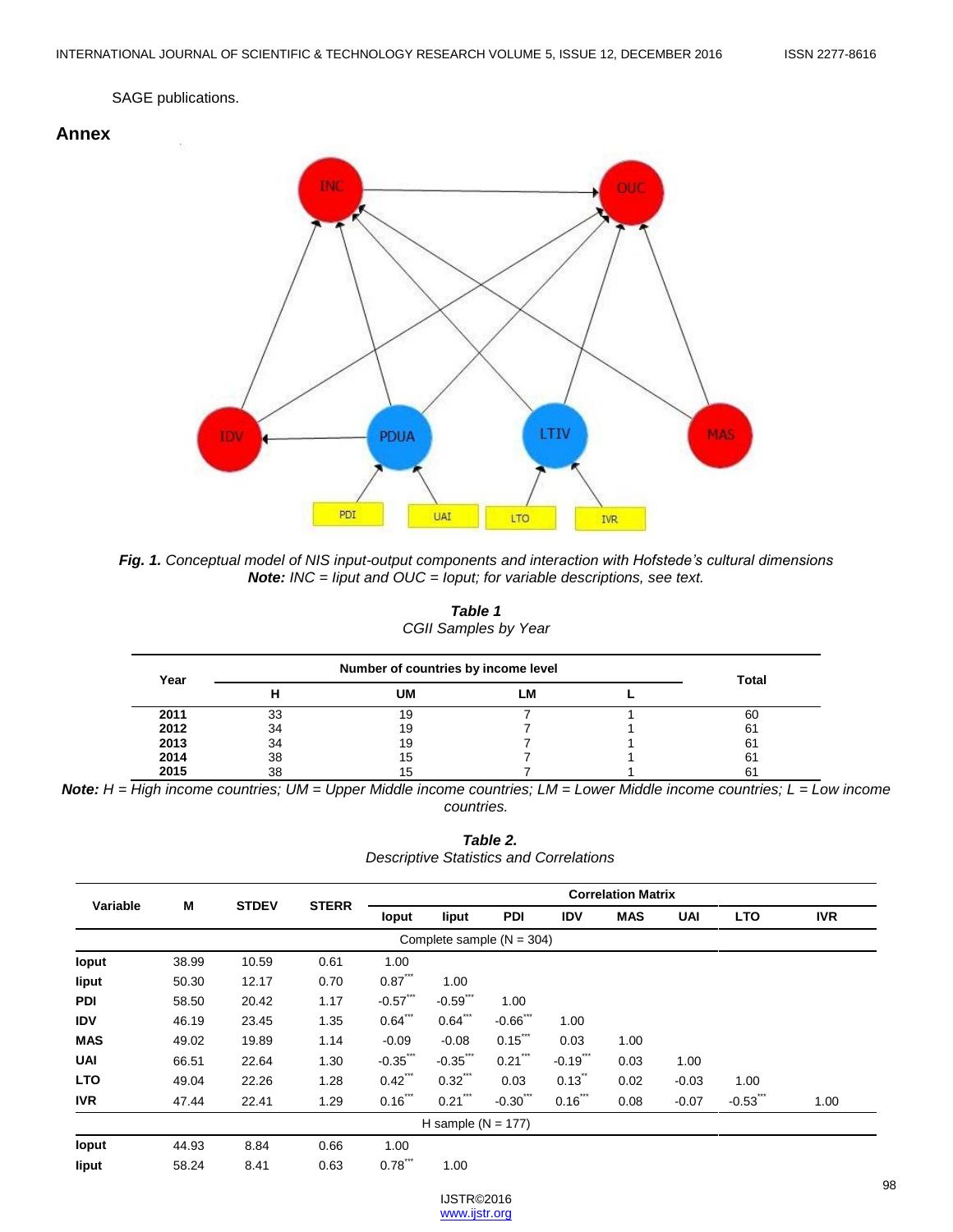| <b>PDI</b>            | 49.20 | 19.13 | 1.44 | $-0.51$    | $-0.45$     | 1.00                  |            |                      |            |             |      |
|-----------------------|-------|-------|------|------------|-------------|-----------------------|------------|----------------------|------------|-------------|------|
| <b>IDV</b>            | 57.69 | 21.69 | 1.63 | $0.48$ *** | $0.37$ ***  | $-0.55$ ***           | 1.00       |                      |            |             |      |
| <b>MAS</b>            | 49.36 | 23.16 | 1.74 | $-0.16$    | $-0.09$     | 0.15                  | 0.08       | 1.00                 |            |             |      |
| <b>UAI</b>            | 64.54 | 23.95 | 1.80 | $-0.44$    | $-0.65$     | 0.39                  | $-0.26$    | 0.10                 | 1.00       |             |      |
| <b>LTO</b>            | 54.30 | 21.47 | 1.61 | $0.20$ *** | 0.08        | $0.30$ <sup>***</sup> | $-0.14$    | 0.15                 | 0.18       | 1.00        |      |
| <b>IVR</b>            | 49.94 | 18.77 | 1.41 | $0.34$ *** | $0.33$ ***  | $-0.57$ ***           | $0.38$ *** | $-0.09$              | $-0.34$    | $-0.55$ *** | 1.00 |
| $nH$ sample (N = 127) |       |       |      |            |             |                       |            |                      |            |             |      |
| loput                 | 30.70 | 6.46  | 0.57 | 1.00       |             |                       |            |                      |            |             |      |
| liput                 | 39.23 | 6.74  | 0.60 | $0.70$ **  | 1.00        |                       |            |                      |            |             |      |
| <b>PDI</b>            | 71.46 | 14.17 | 1.26 | 0.08       | $-0.01$     | 1.00                  |            |                      |            |             |      |
| <b>IDV</b>            | 30.15 | 14.85 | 1.32 | $0.25$ **  | $0.34$ **   | $-0.39$               | 1.00       |                      |            |             |      |
| <b>MAS</b>            | 48.55 | 14.19 | 1.26 | $-0.10$    | $-0.32$ *** | $0.33$ **             | $-0.17$    | 1.00                 |            |             |      |
| <b>UAI</b>            | 69.25 | 20.45 | 1.81 | $-0.22$    | 0.04        | $-0.25$ ***           | 0.05       | $-0.15$ <sup>*</sup> | 1.00       |             |      |
| <b>LTO</b>            | 41.71 | 21.31 | 1.89 | $0.58$ *** | $0.30$ ***  | 0.09                  | 0.17       | $-0.28$ ***          | $-0.29$ ** | 1.00        |      |
| <b>IVR</b>            | 43.96 | 26.35 | 2.34 | $-0.20$ "  | $-0.02$     | 0.08                  | $-0.28$    | $0.36$ **            | $0.27$ *** | $-0.66$ *** | 1.00 |

*Note:*  $*** = p < 0.01$ ;  $** = p < 0.05$ ,  $* = p < 0.1$ ; M = mean; STDEV = standard deviation; STERR = standard error; for variable *descriptions, see text.*

| Table 3.                                            |
|-----------------------------------------------------|
| <b>Estimation of Standardized Path Coefficients</b> |

| <b>Phase</b>           |          | <b>Complete sample</b> |                    |          | H sample     |         |          | nH sample    |                      |  |
|------------------------|----------|------------------------|--------------------|----------|--------------|---------|----------|--------------|----------------------|--|
|                        | β        | <b>STDEV</b>           |                    | в        | <b>STDEV</b> | т       | β        | <b>STDEV</b> |                      |  |
| $IDV \rightarrow INC$  | 0.327    | 0.060                  | ***<br>5.512       | 0.033    | 0.122        | 0.280   | 0.338    | 0.094        | 3.744                |  |
| $IDV \rightarrow OUC$  | 0.143    | 0.035                  | 4.130              | 0.210    | 0.048        | 4.406   | 0.061    | 0.064        | 0.895                |  |
| $INC \rightarrow OUC$  | 0.595    | 0.035                  | $17.100^{\degree}$ | 0.588    | 0.045        | 13.276  | 0.573    | 0.059        | 9.705                |  |
| $LTIV \rightarrow INC$ | 0.378    | 0.041                  | 9.151              | 0.252    | 0.057        | 4.297   | 0.301    | 0.083        | 3.544                |  |
| $LTIV \rightarrow OUC$ | 0.243    | 0.031                  | $7.882^{n}$        | 0.261    | 0.049        | 5.303   | 0.421    | 0.066        | $6.486^{n}$          |  |
| $MAS \rightarrow INC$  | $-0.079$ | 0.030                  | 2.651              | $-0.020$ | 0.053        | 0.382   | $-0.277$ | 0.078        | $3.450$ <sup>"</sup> |  |
| $MAS \rightarrow OUC$  | $-0.061$ | 0.026                  | 2.332"             | $-0.134$ | 0.037        | 3.600   | 0.160    | 0.070        | $2.374$ <sup>"</sup> |  |
| <b>PDUA→IDV</b>        | $-0.650$ | 0.029                  | 22.410***          | $-0.496$ | 0.051        | $9.823$ | $-0.371$ | 0.135        | $2.891$ <sup>"</sup> |  |
| <b>PDUA→INC</b>        | $-0.308$ | 0.046                  | $6.690^{\degree}$  | $-0.542$ | 0.094        | 5.787   | 0.163    | 0.120        | 1.459                |  |
| <b>PDUA→OUC</b>        | $-0.078$ | 0.033                  | 2.379              | 0.029    | 0.054        | 0.636   | $-0.011$ | 0.078        | 0.214                |  |

*Note:*  $*** = p < 0.01$ ;  $** = p < 0.05$ ;  $* = p < 0.1$ ; STDEV = standard deviation; T = t-statistics.

| Table 4.                        |  |
|---------------------------------|--|
| <b>Outer Weights Estimation</b> |  |

| <b>Phase</b>           | <b>Complete sample</b> |              |           |       | H sample     |           |       | nH sample    |           |  |
|------------------------|------------------------|--------------|-----------|-------|--------------|-----------|-------|--------------|-----------|--|
|                        | M                      | <b>STDEV</b> |           | M     | <b>STDEV</b> |           | м     | <b>STDEV</b> |           |  |
| $IVR \rightarrow LTIV$ | 0.903                  | 0.073        | $12.463*$ | 1.135 | 0.072        | 15.987*   | 0.595 | 0.182        | $3.276**$ |  |
| $LTO \rightarrow LTIV$ | 1.114                  | 0.063        | 17.682*   | 0.913 | 0.131        | $6.993*$  | 1.272 | 0.066        | 19.405*   |  |
| $PDI \rightarrow PDUA$ | 0.906                  | 0.026        | 34.719*   | 0.643 | 0.052        | $12.411*$ | 0.915 | 0.275        | $3.651*$  |  |
| <b>UAI→PDUA</b>        | 0.272                  | 0.056        | 4.890*    | 0.555 | 0.057        | $9.746*$  | 0.026 | 0.317        | 0.066     |  |

*Note:*  $*** = p < 0.01$ ;  $** = p < 0.05$ ;  $* = p < 0.1$ ; M = mean; STDEV = standard deviation; T = t-statistics.

*Table 5. Assessments of Variance Explained and Effect Size*

| Variables and | <b>Complete sample</b>            |              |           | <b>H</b> sample |              |              | nH sample  |              |       |
|---------------|-----------------------------------|--------------|-----------|-----------------|--------------|--------------|------------|--------------|-------|
| <b>Phase</b>  | MQI                               | <b>STDEV</b> |           | MQI             | <b>STDEV</b> |              | <b>MQI</b> | <b>STDEV</b> |       |
| Variable      | Variance explained (MQI = $R^2$ ) |              |           |                 |              |              |            |              |       |
| <b>IDV</b>    | 0.424                             | 0.038        | 11.249*** | 0.248           | 0.050        | ***<br>4.964 | 0.156      | 0.069        | 2.209 |

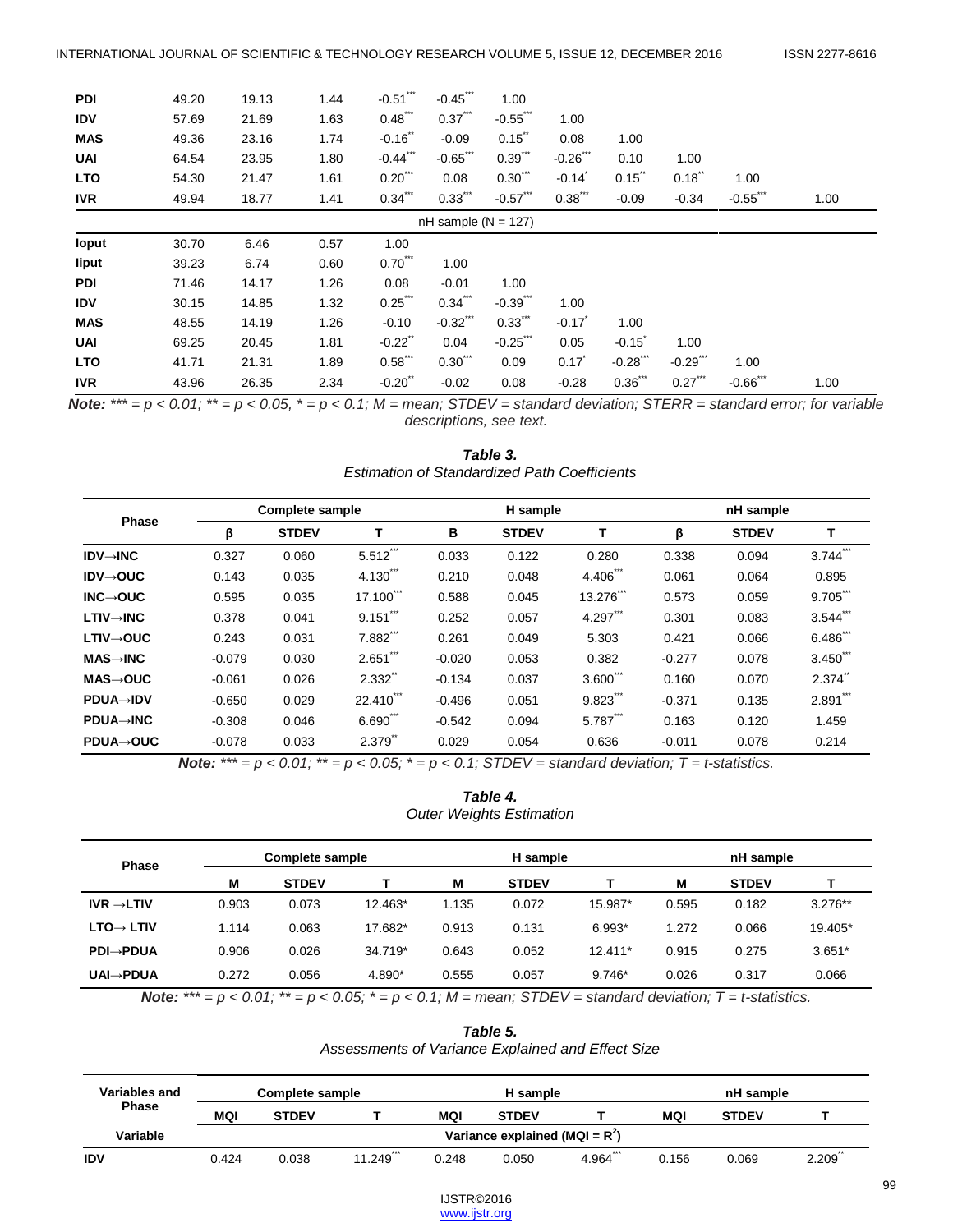| <b>INC</b>                   | 0.618 | 0.036                     | 17.254    | 0.500 | 0.054 | 8.850                 | 0.340 | 0.066 | 4.781                |  |  |  |
|------------------------------|-------|---------------------------|-----------|-------|-------|-----------------------|-------|-------|----------------------|--|--|--|
| <b>OUC</b>                   | 0.817 | 0.017                     | 47.789    | 0.719 | 0.039 | 18.147                | 0.679 | 0.048 | 13.941               |  |  |  |
| <b>Phase</b>                 |       | Effect size (MQI = $f2$ ) |           |       |       |                       |       |       |                      |  |  |  |
| $IDV \rightarrow INC$        | 0.162 | 0.068                     | $2.240$ " | 0.023 | 0.034 | 0.047                 | 0.153 | 0.085 | 1.751                |  |  |  |
| $IDV \rightarrow OUC$        | 0.057 | 0.029                     | 1.851     | 0.119 | 0.061 | 1.849                 | 0.017 | 0.022 | 0.327                |  |  |  |
| $INC \rightarrow OUC$        | 0.748 | 0.129                     | 5.752***  | 0.637 | 0.173 | $3.702$ "             | 0.690 | 0.168 | 4.045                |  |  |  |
| $LTIV \rightarrow INC$       | 0.340 | 0.084                     | $3.908$ . | 0.112 | 0.053 | 1.794                 | 0.135 | 0.077 | 1.518                |  |  |  |
| $LTIV \rightarrow OUC$       | 0.220 | 0.059                     | $3.617$ " | 0.189 | 0.074 | 2.419                 | 0.459 | 0.182 | $2.497$ <sup>"</sup> |  |  |  |
| $MAS \rightarrow \text{INC}$ | 0.018 | 0.013                     | 1.177     | 0.006 | 0.009 | 0.085                 | 0.102 | 0.055 | 1.660                |  |  |  |
| $MAS \rightarrow OUC$        | 0.023 | 0.018                     | 1.066     | 0.065 | 0.036 | 1.642                 | 0.071 | 0.056 | 1.177                |  |  |  |
| <b>PDUA→IDV</b>              | 0.743 | 0.115                     | 6.383     | 0.336 | 0.090 | $3.631$ <sup>""</sup> | 0.193 | 0.101 | 1.788                |  |  |  |
| $PDUA \rightarrow INC$       | 0.136 | 0.036                     | 3.645**   | 0.402 | 0.163 | 2.298                 | 0.046 | 0.045 | 0.732                |  |  |  |
| <b>PDUA→OUC</b>              | 0.019 | 0.015                     | 1.097     | 0.006 | 0.009 | 0.219                 | 0.014 | 0.023 | 0.026                |  |  |  |

*Note:*  $*** = p < 0.01$ ;  $** = p < 0.05$ ;  $* = p < 0.1$ ; MQI = model quality index; STDEV = standard deviation; T = t-statistics.

#### *Table 6.*

*Phase Differences Comparison for H and nH Samples*

|                       |                                    |                        | <b>T-value</b>                     |
|-----------------------|------------------------------------|------------------------|------------------------------------|
| <b>Phase</b>          | <b>Phase</b><br>difference         | <b>Parametric test</b> | <b>Welch-Satterthwaite</b><br>test |
| <b>IDV→INC</b>        | 0.316                              | 1.954*                 | 2.076*                             |
| IDV→OUC               | $0.156**$                          | 1.973**                | 1.954*                             |
| INC $\rightarrow$ OUC | 0.018                              | 0.243                  | 0.237                              |
| LTIV→INC              | 0.051                              | 0.524                  | 0.503                              |
| LTIV→OUC              | 0.170                              | $2.153**$              | $2.095**$                          |
| MAS→INC               | $0.250***$                         | $2.810***$             | 2.692***                           |
| MAS→OUC               | 0.302                              | 4.089***               | 3.809***                           |
| <b>PDUA→IDV</b>       | 0.105                              | 0.794                  | 0.709                              |
| <b>PDUA→INC</b>       | 0.718                              | 4.874***               | 4.781***                           |
| <b>PDUA→OUC</b>       | 0.051                              | 0.556                  | 0.537                              |
|                       | $1 - 1 - 1$<br>$+ + +$<br>$0.01 +$ | $\sim$ $\sim$ $\sim$   | $\sim$ $\sim$                      |

*Note: \*\*\* = p < 0.01; \*\* = p < 0.05; \* = p < 0.1.*

*Table 7. Phase Differences Comparison for Sub-Samples Across Time*

| H vs.                        | H-2011  | H-2012  | H-2013  | H-2014  | H-2015  |
|------------------------------|---------|---------|---------|---------|---------|
| $IDV \rightarrow INC$        | 0.081   | 0.010   | 0.028   | 0.020   | 0.055   |
| $IDV \rightarrow OUC$        | 0.006   | 0.031   | 0.060   | 0.070   | 0.051   |
| $INC \rightarrow OUC$        | 0.036   | 0.037   | 0.108   | 0.045   | 0.003   |
| $LTIV \rightarrow INC$       | 0.013   | 0.026   | 0.045   | 0.013   | 0.032   |
| $LTIV \rightarrow OUC$       | 0.072   | 0.059   | 0.017   | 0.003   | 0.006   |
| $MAS \rightarrow \text{INC}$ | 0.010   | 0.092   | 0.079   | 0.068   | 0.074   |
| $MAS \rightarrow OUC$        | 0.052   | 0.071   | 0.007   | 0.014   | 0.078   |
| $PDUA \rightarrow IDV$       | 0.041   | 0.032   | 0.028   | 0.036   | 0.038   |
| $PDUA \rightarrow INC$       | 0.057   | 0.001   | 0.036   | 0.012   | 0.034   |
| $PDUA \rightarrow OUC$       | 0.025   | 0.019   | 0.032   | 0.061   | 0.072   |
| nH vs.                       | nH-2011 | nH-2012 | nH-2013 | nH-2014 | nH-2015 |
| $IDV \rightarrow INC$        | 0.189   | 0.105   | 0.073   | 0.107   | 0.087   |
| $IDV \rightarrow OUC$        | 0.005   | 0.055   | 0.029   | 0.095   | 0.055   |